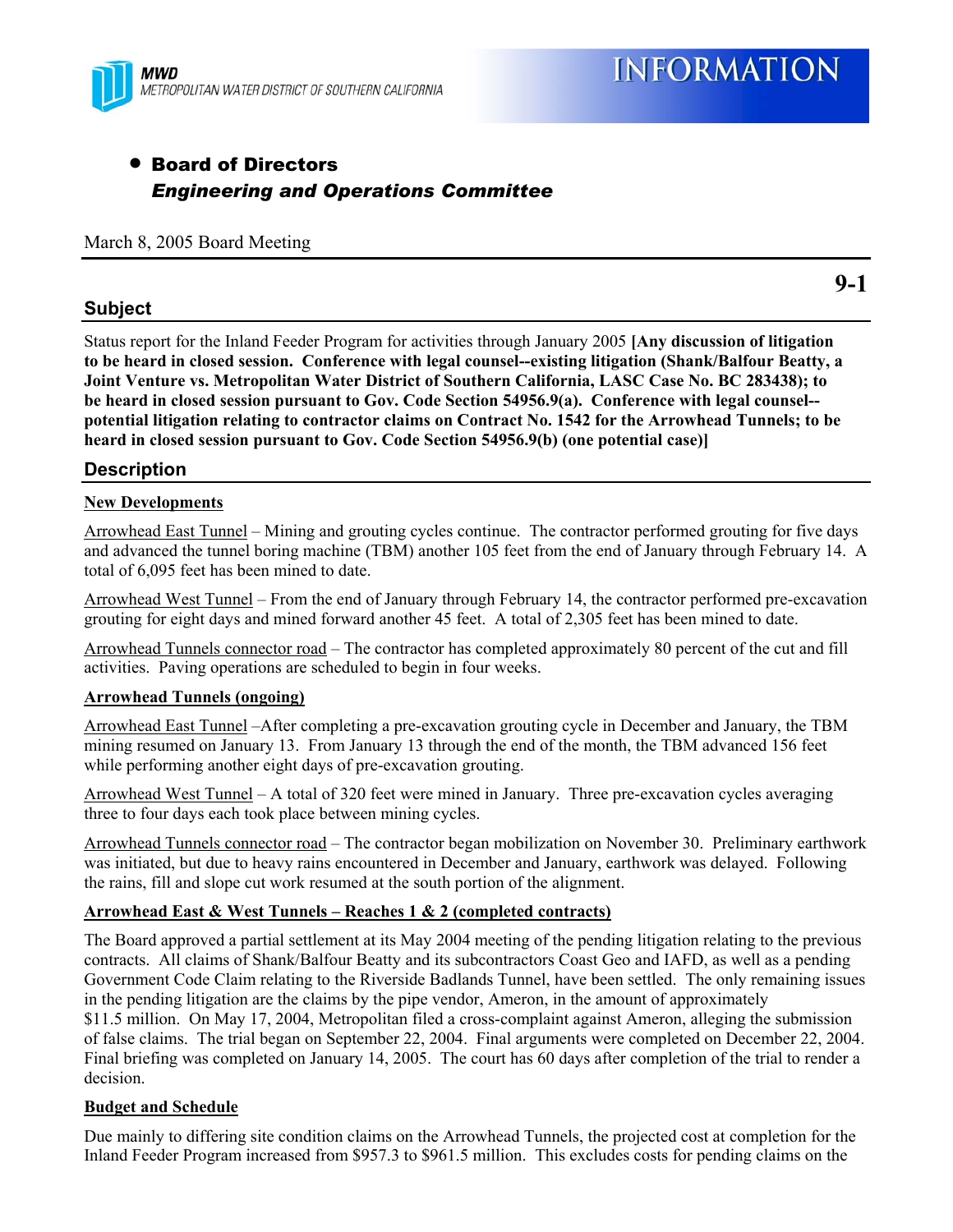original Arrowhead Tunnels contract and the Highland Pipeline contract. Due to the confidentiality of recently settled claims with Shank/Balfour Beatty, the original Arrowhead Tunnels contractor, the costs associated with these claims will be added to the program's projected cost upon resolution of the Ameron claim.

Total expenditures through January 2005 are \$764 million (see **Attachment 1** for a budget comparison and schedule summary and **Attachment 2** for the Arrowhead Tunnels financial status). The board-approved budget remains unchanged at \$1.186 billion.

The on-line date for the Inland Feeder is dependent upon the completion of the Arrowhead Tunnels. The Arrowhead Tunnels completion date has previously been estimated at late 2007. However, due to project delays, including the major flood on Christmas 2003, and the increase amount of pre-excavation grouting for the control of groundwater projected over the length of remaining tunnel, the completion date is currently estimated at 2008. Pre-excavation grouting will likely continue to have a significant impact on project completion as the tunnels advance. Any changes to the project completion date, and costs associated with the schedule impacts, will be brought to the Board as new information becomes available.

Upon completion of construction, environmental mitigation measures will continue along the Arrowhead Tunnels alignment for up to two years in accordance with the Environmental Impact Report.

## **Policy**

Board request

## **Fiscal Impact**

Refer to **Attachment 1** and **Attachment 2**.

2/16/2005 *Roy L. Wolfe Manager, Corporate Resources Date*  2/18/2005 *Gilbert F. Ivey Interim Chief Executive Officer Date* 

**Attachment 1 – Budget Comparison and Schedule Summary** 

**Attachment 2 – Arrowhead Tunnels Financial Status** 

BLA #3243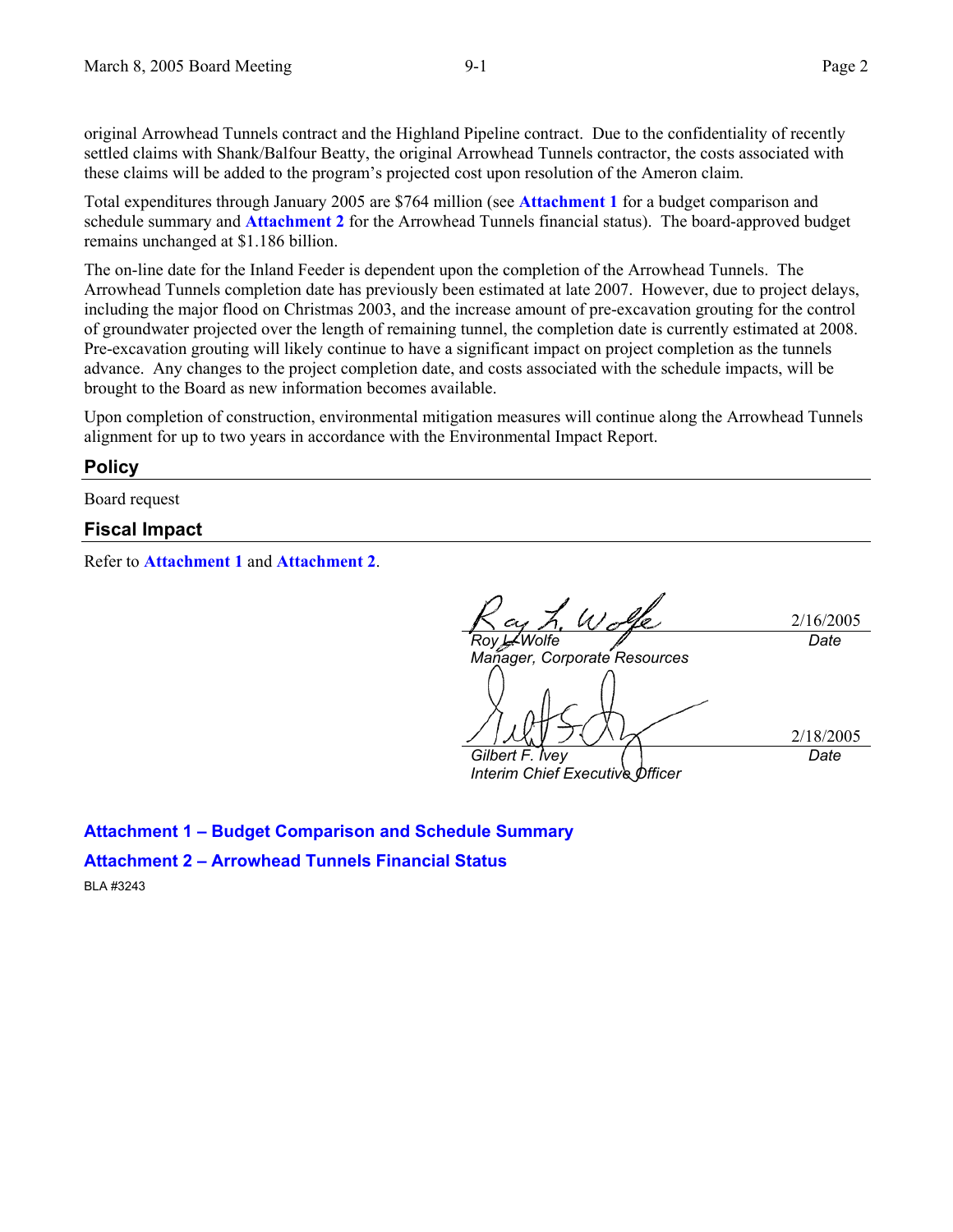## **Inland Feeder Program Budget Comparison and Schedule Summary**

|                                        |                         |                   | <b>PROJECTED</b> |      | <b>ACTUALS</b> |                | <b>PROGRESS</b>              | <b>COMPLETION DATE</b>                                                                                        |                                                                                                                                                                                                                                                                                                                                                                                                                                                                            |                               |
|----------------------------------------|-------------------------|-------------------|------------------|------|----------------|----------------|------------------------------|---------------------------------------------------------------------------------------------------------------|----------------------------------------------------------------------------------------------------------------------------------------------------------------------------------------------------------------------------------------------------------------------------------------------------------------------------------------------------------------------------------------------------------------------------------------------------------------------------|-------------------------------|
|                                        | <b>BUDGET</b>           |                   | <b>COST</b>      |      | <b>THRU</b>    | <b>PLANNED</b> | <b>ACTUAL</b>                | <b>CONTRACT</b>                                                                                               | <b>FORECAST</b>                                                                                                                                                                                                                                                                                                                                                                                                                                                            | <b>COMMENTS</b>               |
|                                        | (Jan-05)                |                   | (Jan-05)         |      | (Jan-05)       | % COMPLETE     | % COMPLETE<br>$(Jan-05)$ (1) | $(2)$ $(3)$                                                                                                   | $(Jan-05)$ (3)                                                                                                                                                                                                                                                                                                                                                                                                                                                             |                               |
| <b>Active Construction</b>             |                         |                   |                  |      |                |                |                              |                                                                                                               |                                                                                                                                                                                                                                                                                                                                                                                                                                                                            |                               |
| <b>Arrowhead Tunnels</b>               | $303,517,000$ \$<br>\$  |                   | 291,680,000 \$   |      | 105,647,000    | 68%            | 39%                          | Mar-07                                                                                                        | Nov-08                                                                                                                                                                                                                                                                                                                                                                                                                                                                     | Under construction            |
| <b>Highland Pipeline</b>               | \$                      | 55,337,000 \$     | $55,050,000$ \$  |      | 54,866,000     | 100%           | 100%                         | Sep-04                                                                                                        | $- - - - -$                                                                                                                                                                                                                                                                                                                                                                                                                                                                | Performing Contract Close-out |
| <b>Construction Support</b>            |                         |                   |                  |      |                |                |                              |                                                                                                               |                                                                                                                                                                                                                                                                                                                                                                                                                                                                            |                               |
| Right-of-Way and Land                  | $50,172,000$ \$<br>\$   |                   | $50,172,000$ \$  |      | 48,747,000     | -----          | 97%                          | $- - - - -$                                                                                                   | -----                                                                                                                                                                                                                                                                                                                                                                                                                                                                      | .                             |
|                                        | \$                      | 18,598,000 \$     | 18,598,000 \$    |      | 13,894,000     |                | 75%                          | $- - - - -$                                                                                                   | -----                                                                                                                                                                                                                                                                                                                                                                                                                                                                      |                               |
| Environmental Planning/Mitigation      |                         |                   |                  |      |                | -----          | 86%                          |                                                                                                               |                                                                                                                                                                                                                                                                                                                                                                                                                                                                            | -----<br>.                    |
| Program Management                     | \$                      | 32,401,000 \$     | $32,401,000$ \$  |      | 27,763,000     | -----          |                              | -----                                                                                                         | -----                                                                                                                                                                                                                                                                                                                                                                                                                                                                      |                               |
| <b>Completed Projects</b>              |                         |                   |                  |      |                |                |                              |                                                                                                               |                                                                                                                                                                                                                                                                                                                                                                                                                                                                            |                               |
| Arrowhead West Tunnel Constr. (4)      | 44,563,000 \$<br>\$     |                   | 44,495,000 \$    |      | 44,492,000     | -----          | 100%                         | -----                                                                                                         | -----                                                                                                                                                                                                                                                                                                                                                                                                                                                                      | .                             |
| Arrowhead East Tunnel Constr. (4)      | \$<br>121,753,000 \$    |                   | 121,753,000 \$   |      | 121,420,000    | -----          | 100%                         | -----                                                                                                         | -----                                                                                                                                                                                                                                                                                                                                                                                                                                                                      | .                             |
| Arrowhead Tunnels Design               | 29,380,000 \$<br>\$     |                   | 29,381,000 \$    |      | 29,381,000     | -----          | 100%                         | -----                                                                                                         | -----                                                                                                                                                                                                                                                                                                                                                                                                                                                                      | - - - - -                     |
| Mentone Pipeline                       | \$                      | $32,112,000$ \ \$ | $32,112,000$ \$  |      | 32,024,000     | -----          | 100%                         | $- - - - -$                                                                                                   | -----                                                                                                                                                                                                                                                                                                                                                                                                                                                                      | - - - - -                     |
| Highland/Mentone Pipeline Design       | \$                      | $16,122,000$ \$   | 16,121,000 \$    |      | 16,121,000     | -----          | 100%                         | $\frac{1}{2} \frac{1}{2} \frac{1}{2} \frac{1}{2} \frac{1}{2} \frac{1}{2} \frac{1}{2} \frac{1}{2} \frac{1}{2}$ | -----                                                                                                                                                                                                                                                                                                                                                                                                                                                                      | - - - - -                     |
| Riverside Badlands Tunnel              | 144,931,000 \$<br>\$    |                   | 144,931,000   \$ |      | 144,908,000    | -----          | 100%                         | $- - - - -$                                                                                                   | -----                                                                                                                                                                                                                                                                                                                                                                                                                                                                      | - - - - -                     |
| Riverside North Pipeline               | \$                      | 55,713,000 \$     | $55,713,000$ \$  |      | 55,713,000     | -----          | 100%                         | $- - - - -$                                                                                                   | -----                                                                                                                                                                                                                                                                                                                                                                                                                                                                      | - - - - -                     |
| Riverside South Pipeline               | \$<br>$42,418,000$ \ \$ |                   | $42,418,000$ \$  |      | 42,418,000     | -----          | 100%                         | $- - - - -$                                                                                                   | $\frac{1}{2} \left( \frac{1}{2} \right) \left( \frac{1}{2} \right) \left( \frac{1}{2} \right) \left( \frac{1}{2} \right) \left( \frac{1}{2} \right) \left( \frac{1}{2} \right) \left( \frac{1}{2} \right) \left( \frac{1}{2} \right) \left( \frac{1}{2} \right) \left( \frac{1}{2} \right) \left( \frac{1}{2} \right) \left( \frac{1}{2} \right) \left( \frac{1}{2} \right) \left( \frac{1}{2} \right) \left( \frac{1}{2} \right) \left( \frac{1}{2} \right) \left( \frac$ | -----                         |
| Inland Feeder Study / Initial Planning | \$                      | $8,024,000$ \ \$  | $8,024,000$ \$   |      | 8,024,000      | -----          | 100%                         | $- - - - -$                                                                                                   | -----                                                                                                                                                                                                                                                                                                                                                                                                                                                                      | .                             |
| Owner Controlled Insurance Program     | \$                      | 18,700,000 \$     | 18,700,000 \$    |      | 18,557,000     | -----          | 99%                          | $- - - - - -$                                                                                                 | -----                                                                                                                                                                                                                                                                                                                                                                                                                                                                      | -----                         |
| <b>Expended To Date</b>                |                         |                   |                  | - \$ | 763,975,000    |                |                              |                                                                                                               |                                                                                                                                                                                                                                                                                                                                                                                                                                                                            |                               |
| Total Cost To Complete   \$            | $973,741,000$   \$      |                   | 961,549,000      |      |                |                |                              |                                                                                                               |                                                                                                                                                                                                                                                                                                                                                                                                                                                                            |                               |
| Remaining Budget   \$                  | $212,719,000$   \$      |                   | 224,911,000      |      |                |                |                              |                                                                                                               |                                                                                                                                                                                                                                                                                                                                                                                                                                                                            |                               |
| Total Approved Budget   \$             | $1,186,460,000$ \$      |                   | 1,186,460,000    |      |                |                |                              |                                                                                                               |                                                                                                                                                                                                                                                                                                                                                                                                                                                                            |                               |

(1) Based on work completed for construction reaches and \$ expended for construction support.

(2) Based on original contract duration and approved extensions.

(3) Completion date for Arrowhead Tunnels does not include time for grouting.

(4) Budget does not include Contractor Claims of \$5.3M and \$15.8M for the Arrowhead East Tunnel and Arrowhead West Tunnel, respectively.

NOTE: Overall completion = 37 of 44 miles (84%)